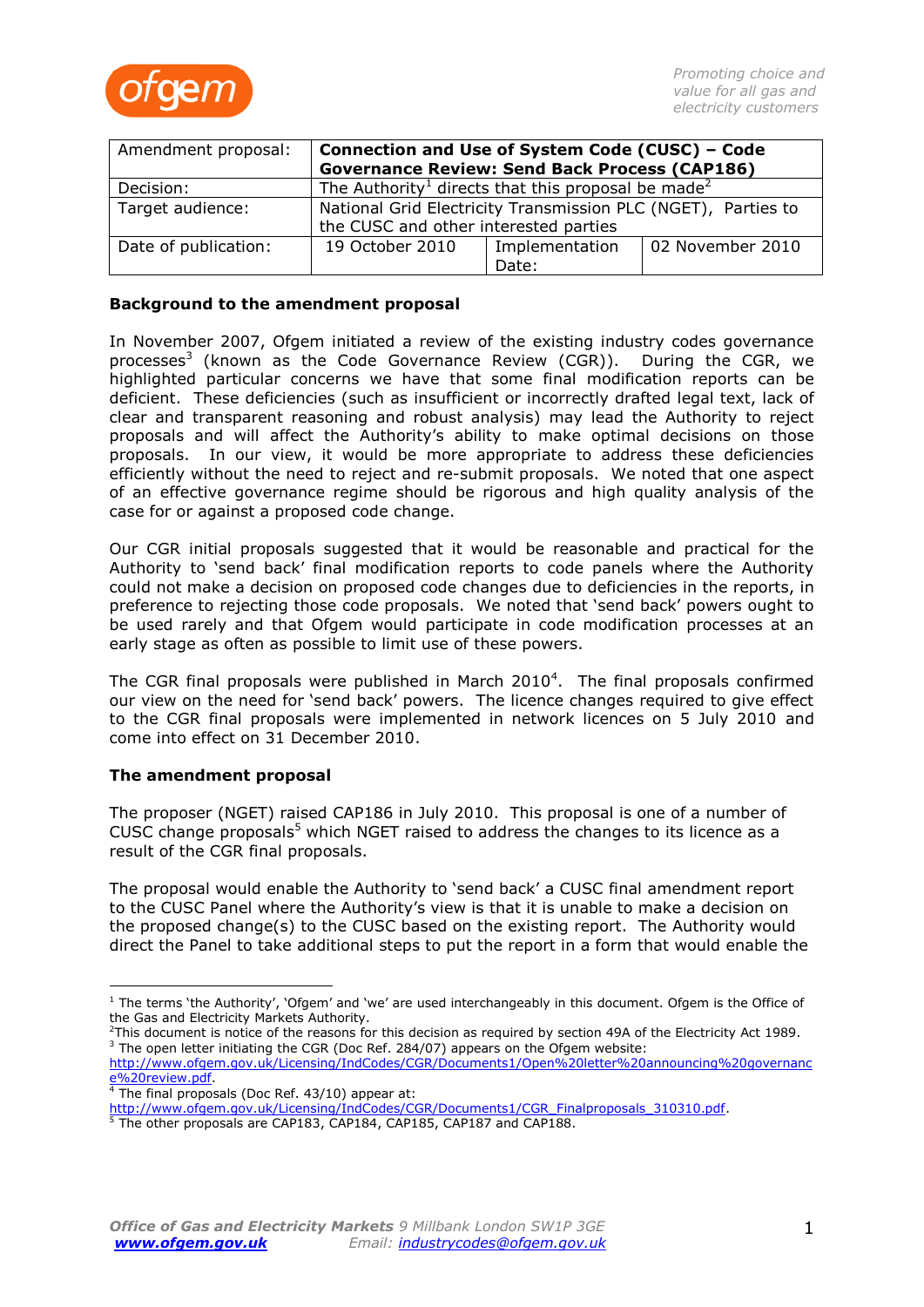Authority to make a decision. These steps could include the provision or amendment of legal text, revision (including revision to the timetable) of the report, and/or the provision of further analysis or information. The proposal also set out the steps to be taken by the Panel in response to a 'send back' Authority direction, including compliance with the Authority's direction and re-taking its recommendation vote on a revised final amendment report.

In the proposer's view, CAP186 would better meet applicable CUSC objective (a) 'efficient discharge by the licensee of the obligations imposed on it by the Act and by its licence', as the proposal arises from a mandatory requirement in NGET's Transmission Licence to which it must adhere. The proposer also considered that the proposal would improve the efficiency of the CUSC amendments process by addressing deficiencies in final amendment reports through use of the 'send back' power.

# **CUSC Panel<sup>6</sup> recommendation**

On 3 September 2010, the CUSC Panel voted by a majority in favour of CAP186. The majority of panel members considered that the proposal would better facilitate applicable objective (a). A minority of panel members considered that the proposal would adversely impact on the efficiency of the CUSC amendment process by removing Ofgem's incentive to engage in the process. The adverse impact would be despite the licence obligation placed on NGET to efficiently discharge its licence obligations and, therefore, the proposal would not better facilitate applicable objective (a). All panel members considered that the proposal would have a neutral impact on applicable objective (b).

# **The Authority's decision**

The Authority has considered the issues raised by CAP186 and the final Amendment Report (AR) dated 17 September 2010. The Authority has considered and taken into account the responses to NGET's consultation on CAP186 which are attached to the AR<sup>7</sup>. The Authority has concluded that:

- 1. implementation of the amendment proposal will better facilitate the achievement of the applicable objectives of the CUSC<sup>8</sup>; and
- 2. directing that the amendment be made is consistent with the Authority's principal objective and statutory duties<sup>9</sup>.

## **Reasons for the Authority's decision**

We note that all four responses to the CAP186 consultation agreed with the proposer that the proposal should be approved. We also note that a number of comments were made about ensuring the timely use of the 'send back' power; the need for more engagement by Ofgem in code workgroups to minimise the need to use the 'send back' power (a concern which was also raised by some panel members); and the placing of a limit on the number of times 'send back' is used.

<sup>6</sup> The CUSC Panel is established and constituted from time to time pursuant to and in accordance with the section 8 of the CUSC.

 $^7$  CUSC amendment proposals, amendment reports and representations can be viewed on NGET's website at http://www.nationalgrid.com/uk/Electricity/Codes/systemcode/amendments/

<sup>&</sup>lt;sup>8</sup> As set out in Standard Condition C10(1) of NGET's Transmission Licence, see:

[http://epr.ofgem.gov.uk/document\\_fetch.php?documentid=5327](http://epr.ofgem.gov.uk/document_fetch.php?documentid=5327)

 $9$ The Authority's statutory duties are wider than matters which the Panel must take into consideration and are detailed mainly in the Electricity Act 1989 as amended.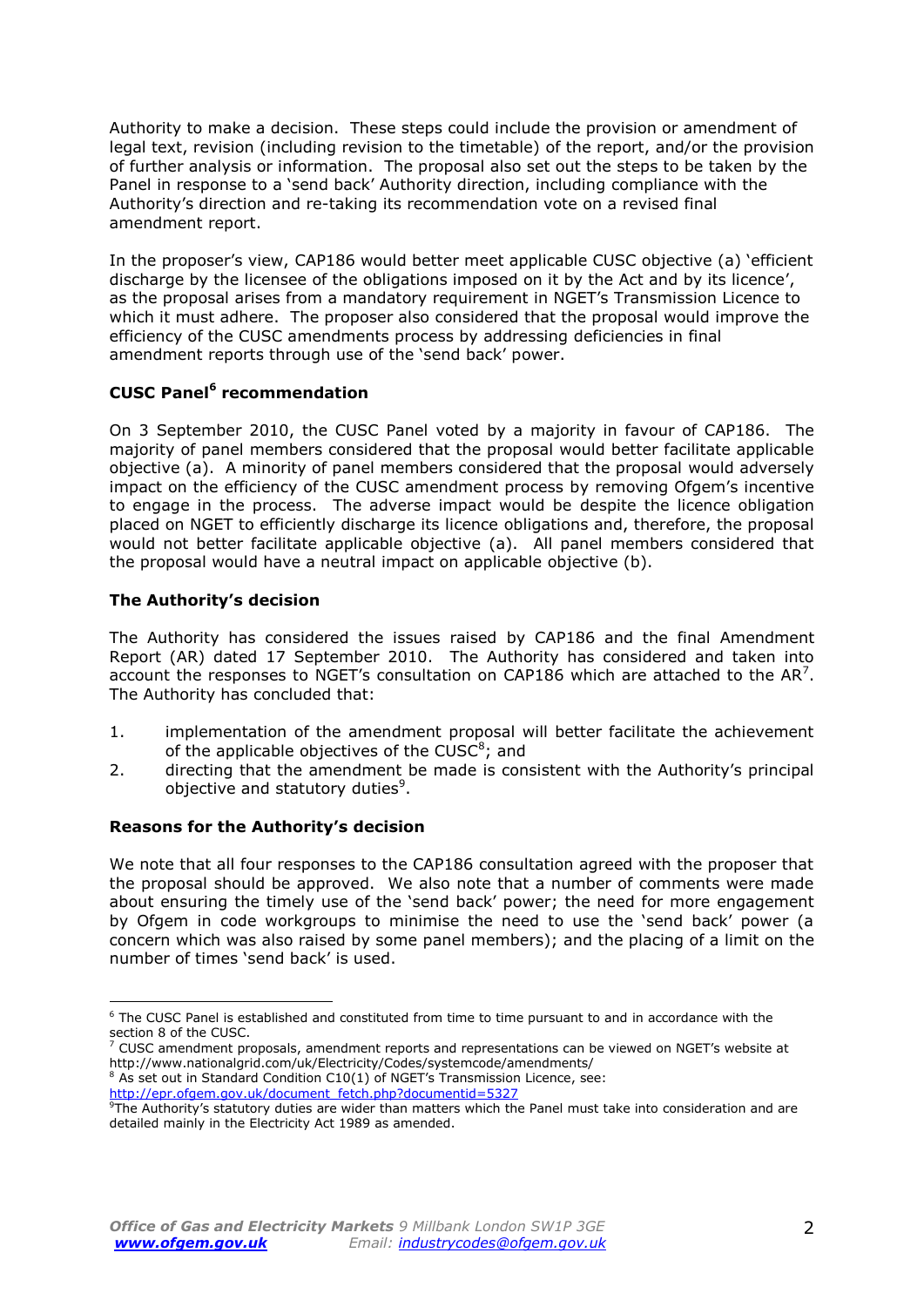*Applicable objective (a) "efficient discharge by the licensee of the obligations imposed on it by the Act and by its licence"*

The proposal would align the CUSC modification procedures with the licence obligation placed on NGET through its Transmission Licence regarding the introduction of a 'send back' power. In doing so, it ensures that it is clear and transparent on the face of the code that the 'send back' powers which are mandated by licence are in place and that there is consistency between the licence and the code.

There would also be a broader beneficial impact on the efficiency of the CUSC governance process by removing a risk that amendment proposals are rejected because of identified deficiencies which are not related to the merits of proposals. By addressing these deficiencies through 'send back', in a timely manner and without wastage of previous valid work on proposals, the governance process would operate more effectively and produce better and more robust decisions.

We therefore agree with NGET and the respondents to the CAP186 consultation that the proposal does efficiently discharge NGET's licence obligation and better meets applicable objective (a).

We note the concerns that a minority of panel members have about potential inefficiency introduced into the CUSC by the 'send back' power should Ofgem limit its engagement with the amendments process. We highlighted in our CGR final proposals the importance of timely resolution of deficiencies when these arise in final amendment reports. Ofgem will seek, as resources allow, to engage with the amendments process and to highlight any concerns in the development of amendment proposals. Resolving deficiencies through use of 'send back' would be preferable and more efficient than an Authority rejection of a proposal. We would anticipate that instances where deficiencies arise after the final report has been sent to the Authority ought to be rare.

We note one respondent's concerns about repeated use of the 'send back' power. While the Authority will seek to issue a clear direction to the panel to resolve deficiencies and engage with further code processes aimed at resolving those deficiencies, the possibility of further issues arising cannot be ruled out. The purpose of using the 'send back' power would be to ensure the delivery of a robust final report to the Authority that allows an optimal decision to be made.

We also note that the purpose of the 'send back' power and its use is clear and would not cover re-writing the intent of an amendment proposal.

#### *CAP186 legal text*

While reviewing the legal text accompanying the proposal, we identified a further change:

• the wording of Paragraphs 8.20.9 and 8.20.10 should include references to Working Group Alternative Proposals where there is a reference to the Proposal as the final Report submitted to the Authority includes information on both where applicable. This proposed change to the text was raised at the time of the Panel's recommendation vote on CAP186.